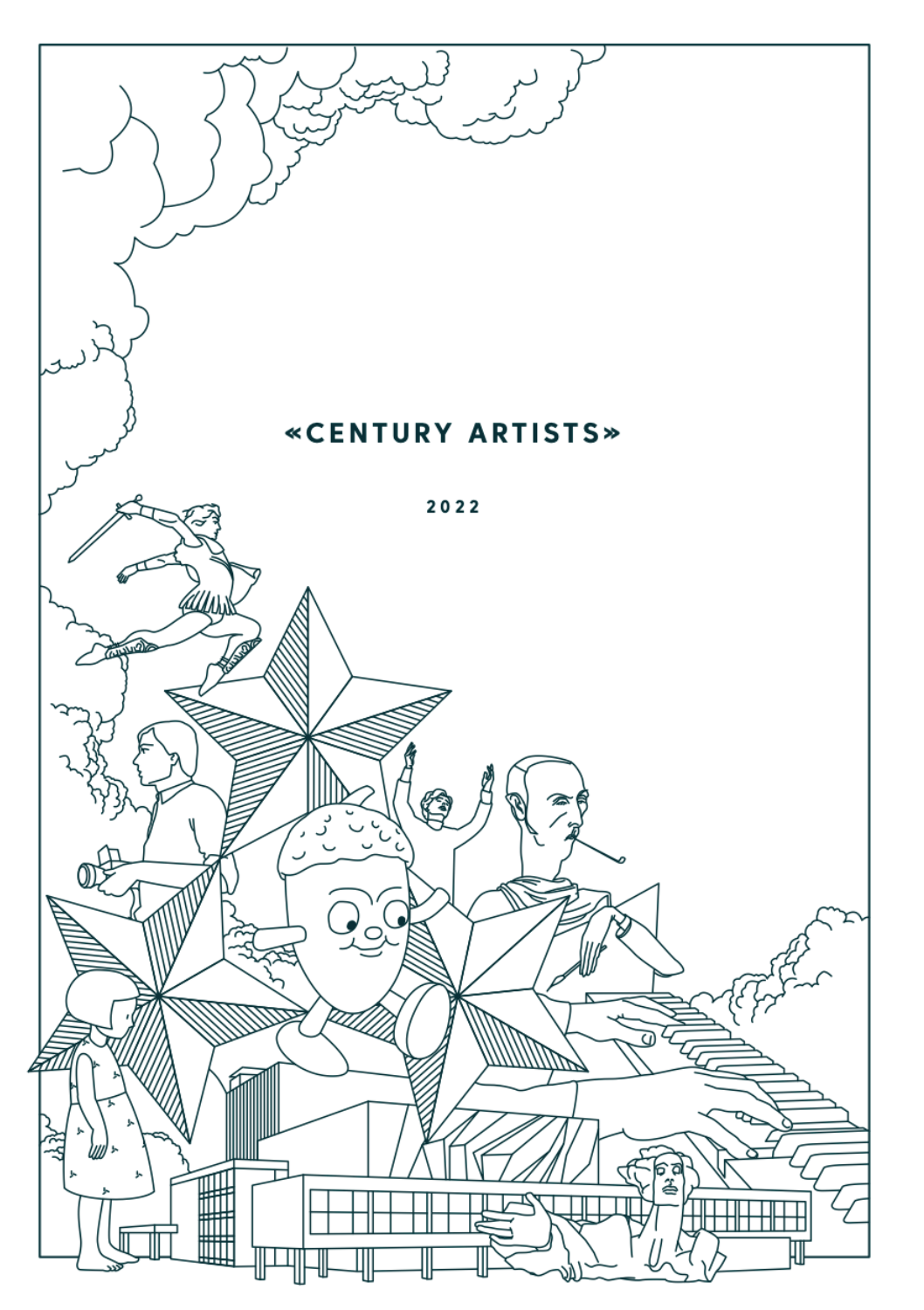# K O K T E I Ļ I

| DZINTARS<br>Vazart Coquart Cuvée "Camille" Brut Grand Cru šampanietis, vermutu<br>blends, izturēts uz dzintara akmeņiem                   | 15 |
|-------------------------------------------------------------------------------------------------------------------------------------------|----|
| MILDA<br>Koskue rudzu džins, pīlādžu aperitīvs, Barents sausais vermuts, tonika<br>ūdens                                                  | 13 |
| MOMENTFOTO<br>Bokma ženēvers, juzū, Barents jūras ūdens, Stoli Elit degvīns, skuju<br>kordiāls, sodas ūdens                               | 14 |
| MARTA<br>Arktiskais lāceņu liķieris, Jensen's Old Tom džins, rožu un apiņu tonika<br>ūdens, oranžais vīns, Electric Bitter                | 14 |
| LŪCIJA<br>Vijolīšu liķieris, Nordés džins, Maraschino liķieris, Pakruojo Artemisia<br>Bitter liķieris, melnās tējas kombuča, olas baltums | 15 |
| BILLE<br>Vazart Coquart Cuvée "Camille" Brut Grand Cru šampanietis, upenes,<br>līčiju liķieris, Abavas ogu destilāts, upeņu fruktoze      | 16 |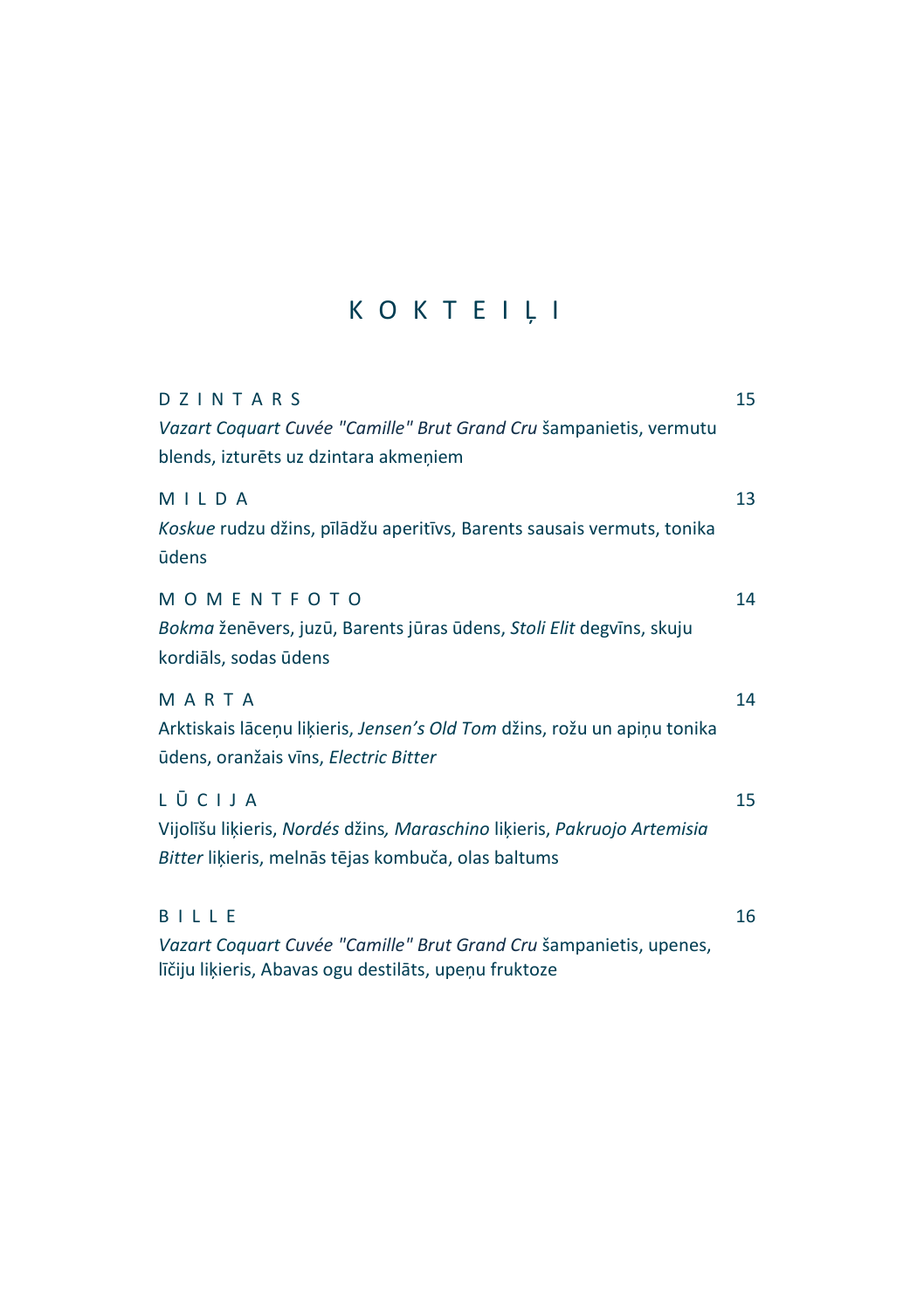## K O K T E I Ļ I

| PADEGS                                                                   | 14 |
|--------------------------------------------------------------------------|----|
| Dzērveņu Campari, Bareksten džins, greipfrūts, Ilegal meskals, Barents   |    |
| jūras ūdens, Antica Formula vermuts                                      |    |
| ZĪLUKS                                                                   | 13 |
| Fernando de Castilla Amontillado stiprinātais vīns, Barents priežu       |    |
| čiekuru kola, Embargo Añejo rums, kakao likieris,                        |    |
| augu likieris, olas baltums                                              |    |
| LIEPA                                                                    | 18 |
| Delamain X.O. Pale&Dry konjaks, aroniju vīns, Cocchi di Torino           |    |
| vermuts, aromātiskie rūgtie pilieni                                      |    |
| SMILGIS                                                                  | 14 |
| Kastaņu sviesta viskijs, Fernando de Castilla Oloroso stiprinātais vīns, |    |
| La Quintinye Rouge vermuts                                               |    |
|                                                                          |    |

### B E Z A L K O H O L I S K I E

| MOMENTFOTO 0%                                                          | q |
|------------------------------------------------------------------------|---|
| Flâneur bezalkoholiskais destilāts, juzū, skuju kordiāls, jūras ūdens  |   |
|                                                                        |   |
| MILDA 0%                                                               | q |
| Apinu tonika ūdens, bezalkoholiskais sausais vermuts, bezalkoholiskais |   |
| aperitivs                                                              |   |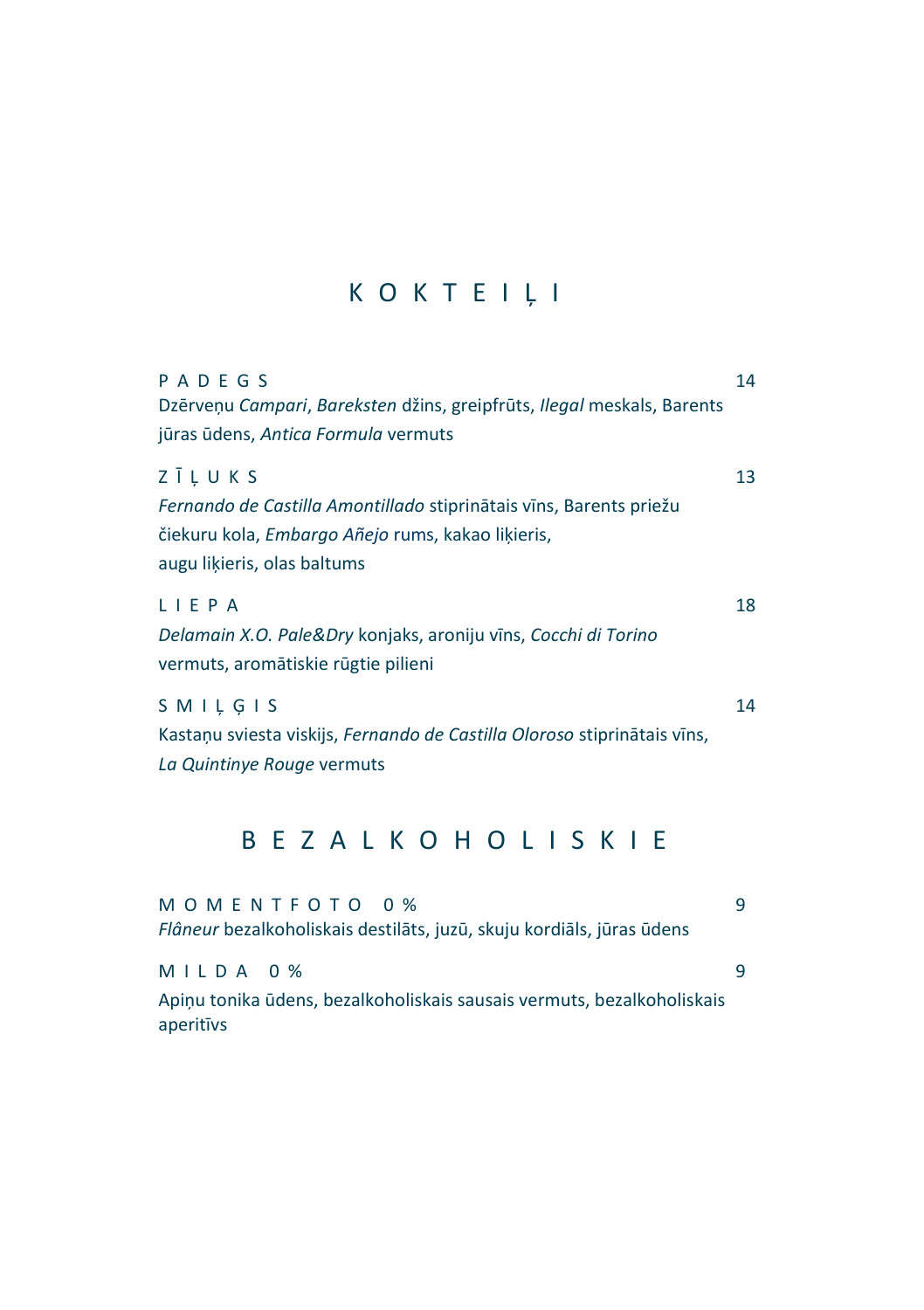#### A U S T E R E S

| Ancelin Nº 2 Brittany, Francija |  |
|---------------------------------|--|
|                                 |  |

*Belon Nº 4 Brittany*, Francija 6

#### P L A T E S

Barents plate divām personām 105 Austeres, jūras ķemmītes, karaliskā makrele, Fēru salu langusti, grilētas reņģes, zutis, dashi, tzatziki, čili pasta. Iespējamas izmaiņas pēc produktu pieejamības.

#### U Z K O D A S

| Barents maizes uzkodu izlase<br>Rudzu un sēkļu sausmaizes, jūraszāļu sviesta un Parmas siera cepumi, grissini ar<br>wagyu taukiem un karamelizētiem sīpoliem | 5 |
|--------------------------------------------------------------------------------------------------------------------------------------------------------------|---|
| Marinētas olīvas<br>Olīvas, marinētas olīvellā ar citronu sulu, nori jūraszāli un rozmarīnu                                                                  | 5 |
| Trifelu popkorns                                                                                                                                             | 7 |
| Saknu dārzenu čipsi ar jūraszālu pulveri                                                                                                                     | 8 |

#### Z U P A S

| Aukstā zupa ar Ziemeļu jūras garnelēm un makreli |  |  |
|--------------------------------------------------|--|--|
|--------------------------------------------------|--|--|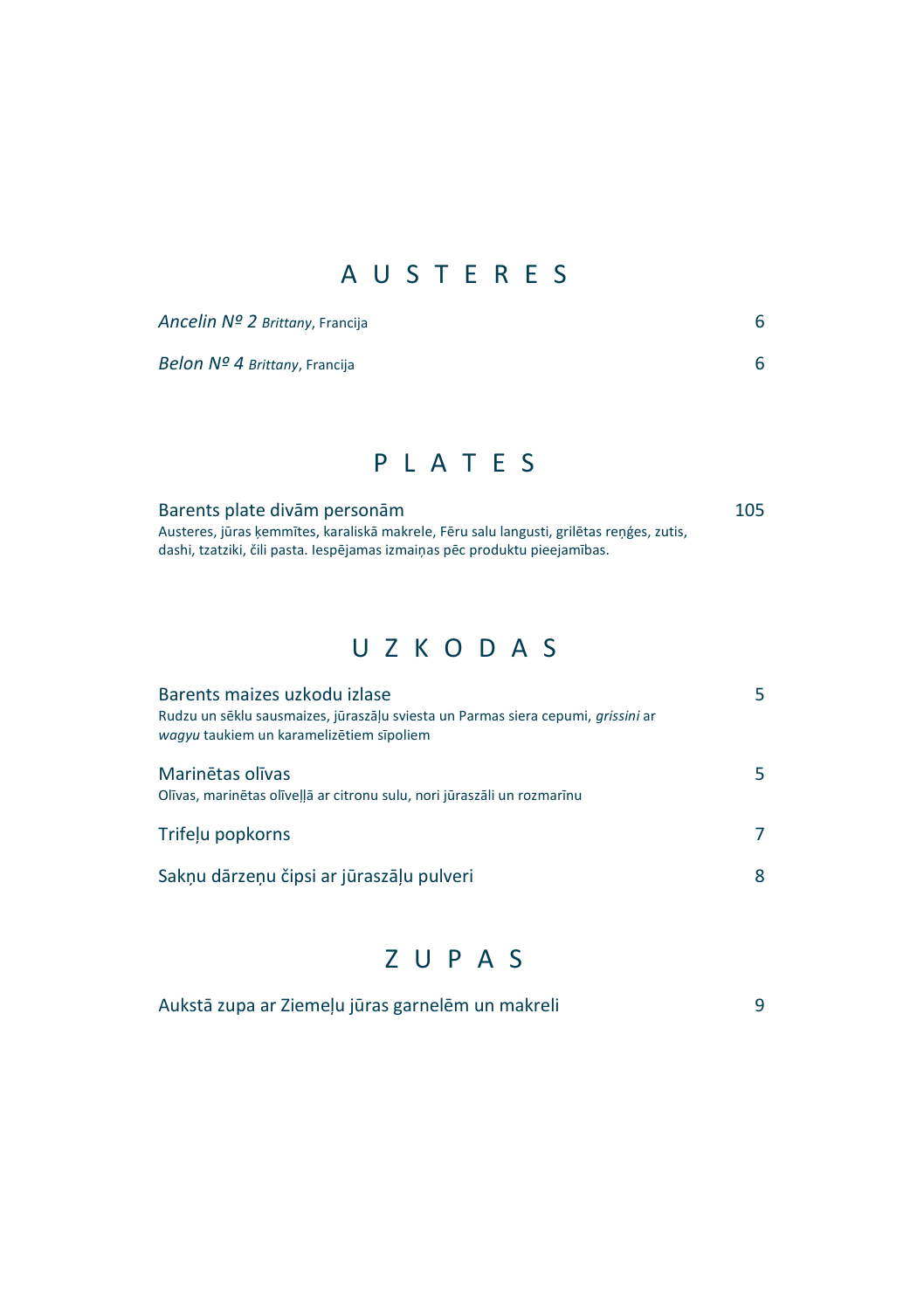#### K R U D O

| Norvēģijas jūras ķemmīšu krudo ar nori pulveri un juzū mērci |  |  |  | 20 |
|--------------------------------------------------------------|--|--|--|----|
|--------------------------------------------------------------|--|--|--|----|

### TARTARI

|  | Gotlandes Simgus liellopa tartars ar kimči un rudzu čipsiem | 18 |
|--|-------------------------------------------------------------|----|
|--|-------------------------------------------------------------|----|

### S A L Ā T I

| Kūpināta zuša salāti ar jaunajiem kartupeļiem un<br>anšovu – kaperu mērci     | 16              |
|-------------------------------------------------------------------------------|-----------------|
| Romiešu salātlapas ar reņģu tempuru un Cēzara mērci                           | 10              |
| Grilēta ziedkāposta salāti ar ciedru riekstiem un<br>Paolo Bonomelli olivellu | 12 <sup>°</sup> |

### B U R G E R I

| Gotlandes Simgus liellopa galas burgers ar trifelu sieru | 12 |
|----------------------------------------------------------|----|
| Barents zivju burgers ar kartupelu čipsiem               | 12 |

#### D E S E R T I

| Baba au rhum ar Smith⨯ rumu                            |    |
|--------------------------------------------------------|----|
| Panna cotta ar šokolādes krēmu un rabarberu ievārījumu | 8  |
| Soira sieru izlase ar sīpolu ievārījumu                | 16 |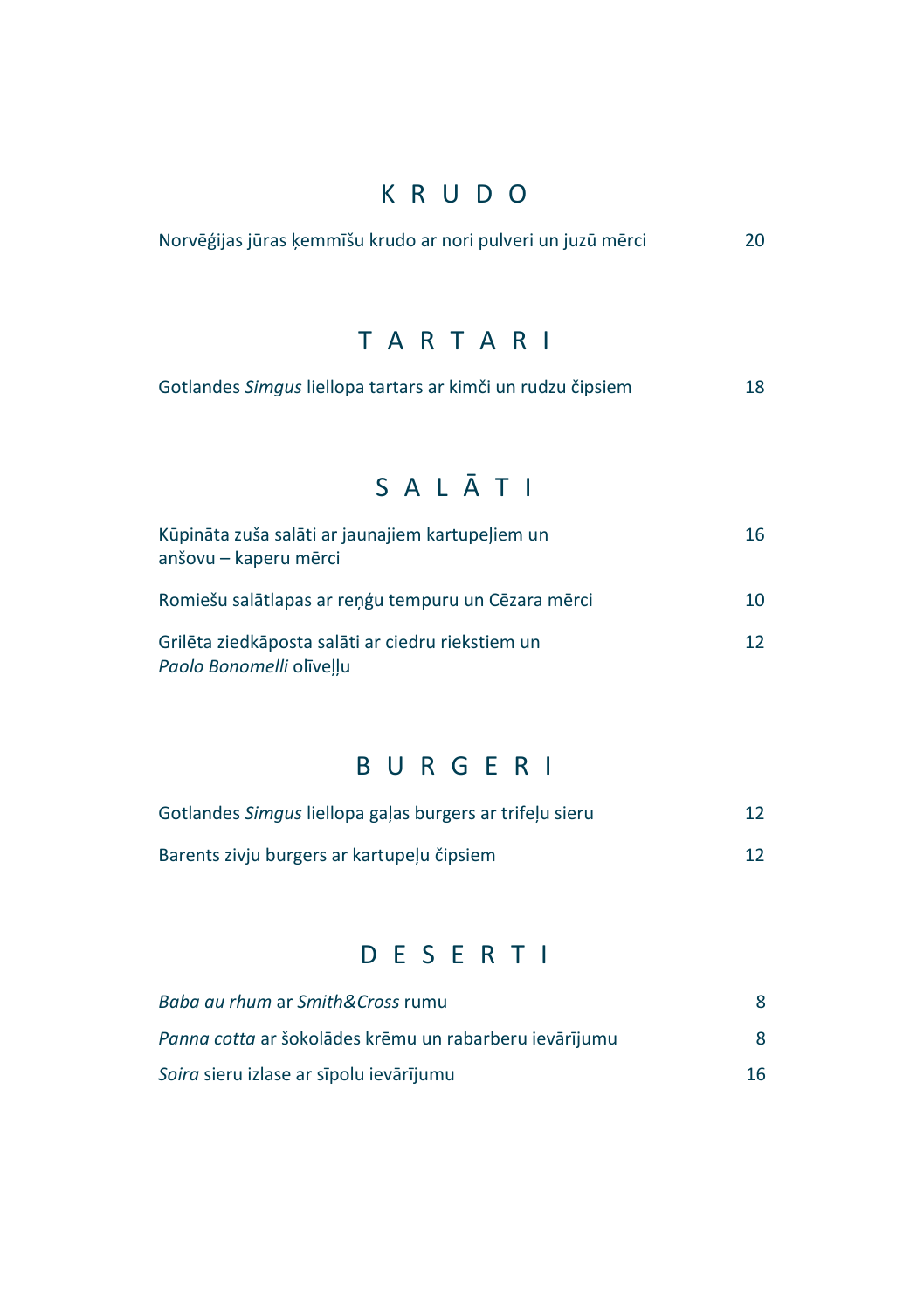## DIDŽESTĪVI

| ARMAGNAC                                             |    |
|------------------------------------------------------|----|
| De Montal 1970                                       | 19 |
| CALVADOS                                             |    |
| Roger Groult "12 ans d'âge"                          | 9  |
| COGNAC                                               |    |
| Delamain Pale& Dry X.O.                              | 15 |
| L'Art de L'Exceptionnel 1993                         | 24 |
| $G \mid N$                                           |    |
| Nordés Atlantic, Galicia, Spain                      | 8  |
| Jensen's Old Tom, Bermondsey, England                | 8  |
| Bareksten, Norway                                    | 9  |
| Shetland Reel Ocean Sent, Shetland, Scotland         | 11 |
| Hernö, Sweden                                        | 12 |
| Garden Tiger, Cirencester, England                   | 13 |
| GRAPPA &<br>EU<br>D E<br>VIE                         |    |
| Abavas Fruit Spirit, Latvia                          | 7  |
| Control Gran Pisco, Chile                            | 8  |
| Riedlin Brillant, Baden, Germany                     | 10 |
| Berta Grapa Tre Soli Tre 2011, Piedmont, Italy       | 14 |
| Poli "Sassicaia" Pommace and Barrels, Tuscany, Italy | 20 |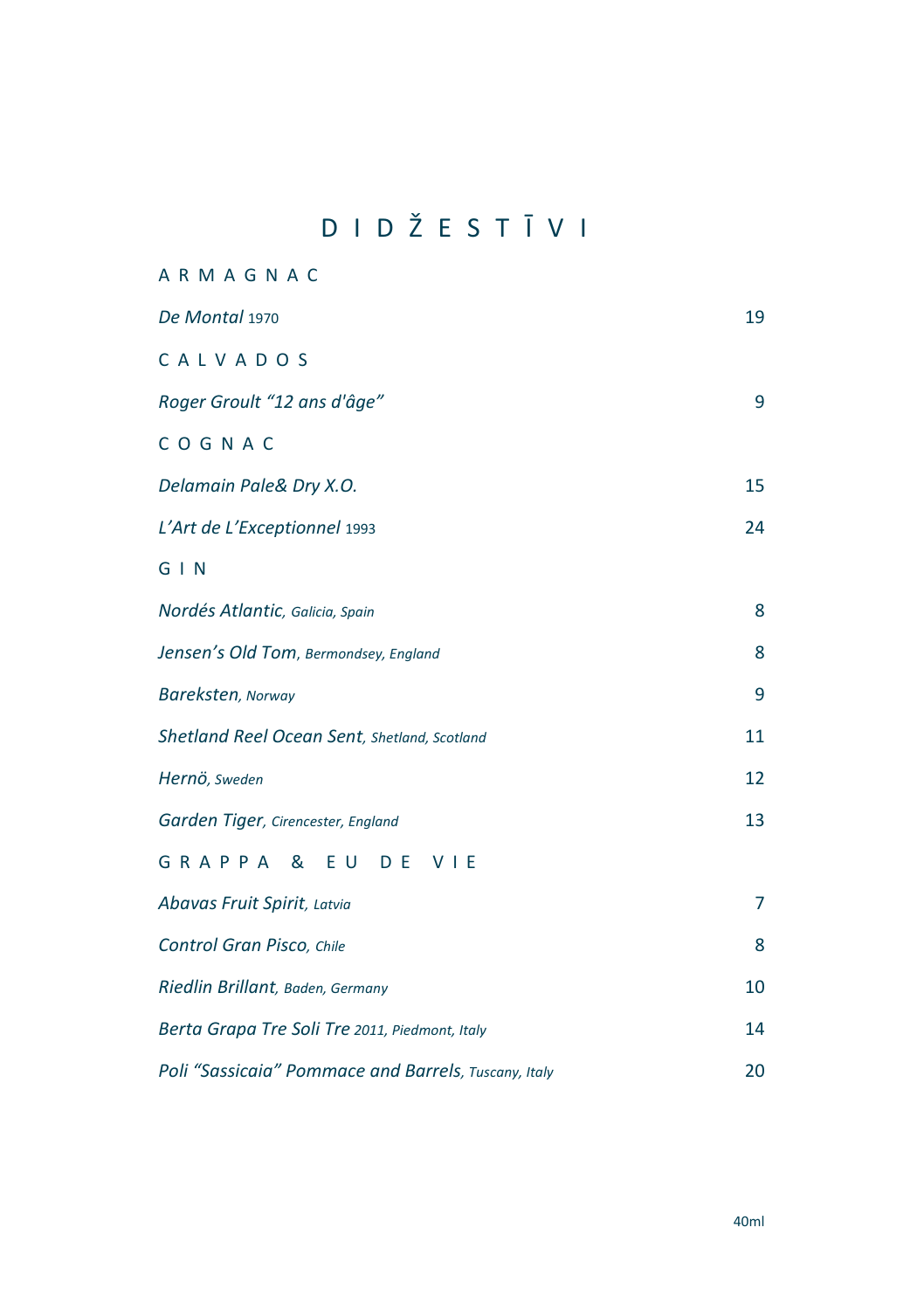## D I D Ž E S T Ī V I

| LIQUEUR                                             |    |
|-----------------------------------------------------|----|
| Chartruese Yellow "V.E.P.", Vauvert, France         | 13 |
| MEZCAL                                              |    |
| Se Busca Mezcal Reposado, Oaxaca, Mexico            | 8  |
| Ilegal, Oaxaca, Mexico                              | 12 |
| R U M                                               |    |
| Flying Dutchman Premium Dutch Nº1, Netherlands      | 8  |
| Foursquare, Barbados 12 y.o.                        | 10 |
| Rum Nation Guatemala XO 20th Anniversary, Guatemala | 12 |
| Diplomatico Single Vintage, 2004, Venezuela         | 18 |
| <b>TEQUILA</b>                                      |    |
| Ocho Blanco, Mexico                                 | 8  |
| 1800 Tequila Reserva Reposado, Mexico               | 10 |
| VODKA<br>&<br>SAMOGON                               |    |
| Tito's Handmade, Texas, USA                         | 8  |
| Elit Vodka, Latvia                                  | 8  |
| Rižskiy Samogon, Latvia                             | 8  |
| Chopin, Poland                                      | 9  |
| <b>Black Cow, West Dorser, England</b>              | 9  |
| VERMOUTH                                            |    |
| Fernando De Castilla, Jerez, Spain                  | 7  |
| Carpano Antica Formula, Italy                       | 8  |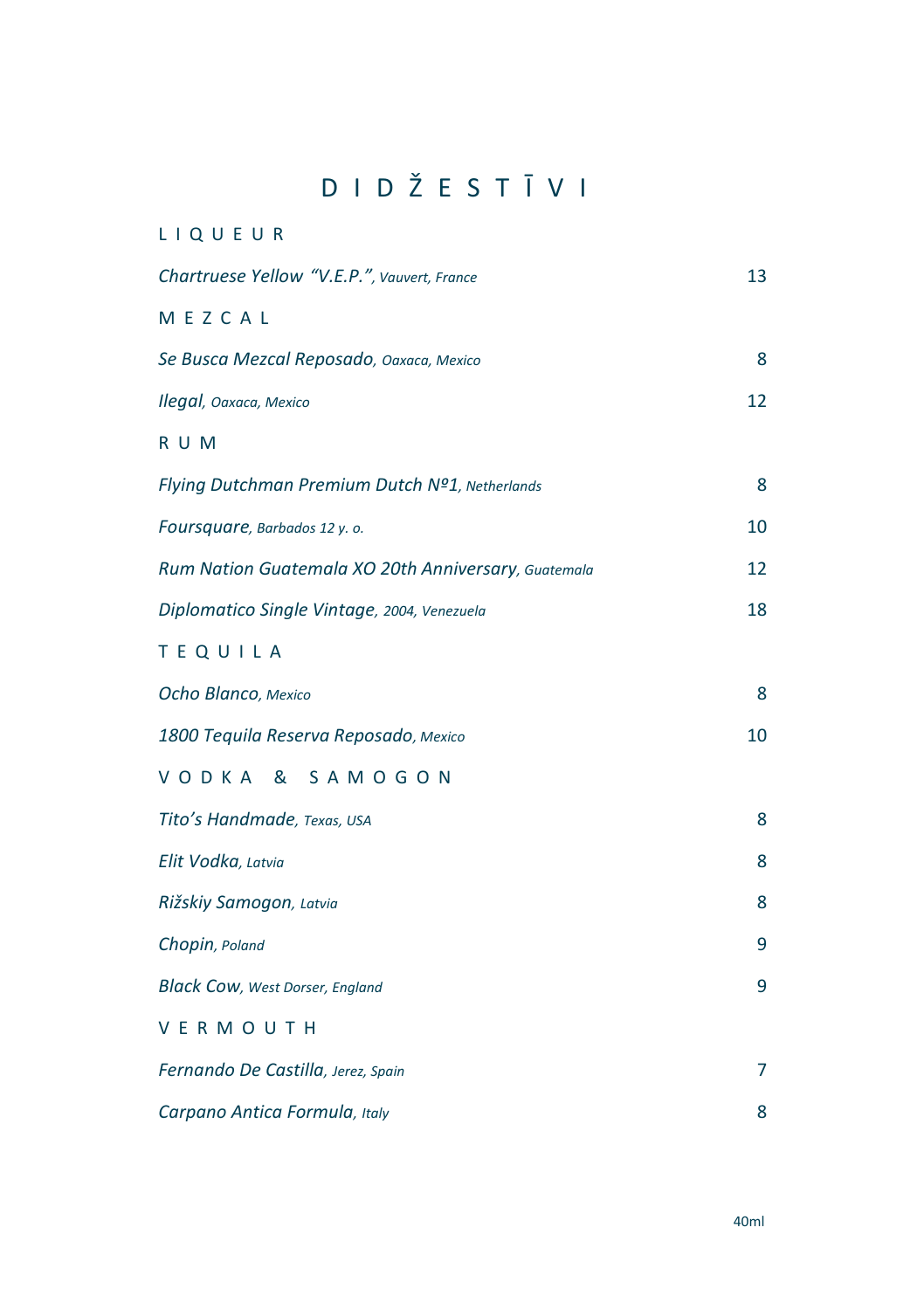## D I D Ž E S T Ī V I

#### W H I S K Y

| Basil Haydens Kentucky Straight Bourbon                     | 8  |
|-------------------------------------------------------------|----|
| Glen Breton, Canada, 10 y. o.                               | 10 |
| Michters Kentucky Straight Bourbon                          | 11 |
| Lagavulin 8, Islay, Scotland, 8 y. o.                       | 12 |
| The Balvenie Carribean Cask, Speyside, Scotland, 14 y. o.   | 12 |
| Kilchoman Loch Gorm Oloroso Cask, Islay, Scotland           | 12 |
| Mackmyra Ten Years Single Malt, Sweden, 10 y. o.            | 12 |
| The Koshi-No Shinobu, Japan                                 | 13 |
| The Chita Single Grain, Japan                               | 14 |
| Mars Maltage Cosmo, Japan                                   | 14 |
| Glendalough Mizunara Finish, Ireland, 13 y. o.              | 14 |
| Ichiros World Blend, Japan                                  | 16 |
| Flóki Young Malt, Iceland                                   | 16 |
| The Belgian Owl, Belgium                                    | 16 |
| Bruichladdich Single Rivesaltes Cask, Islay, Scotland, 2007 | 20 |
| The Two "Northern Star", Highland, Scotland, 1995           | 26 |
| The One "Fiadhiach", Speyside, Scotland, 1989               | 34 |